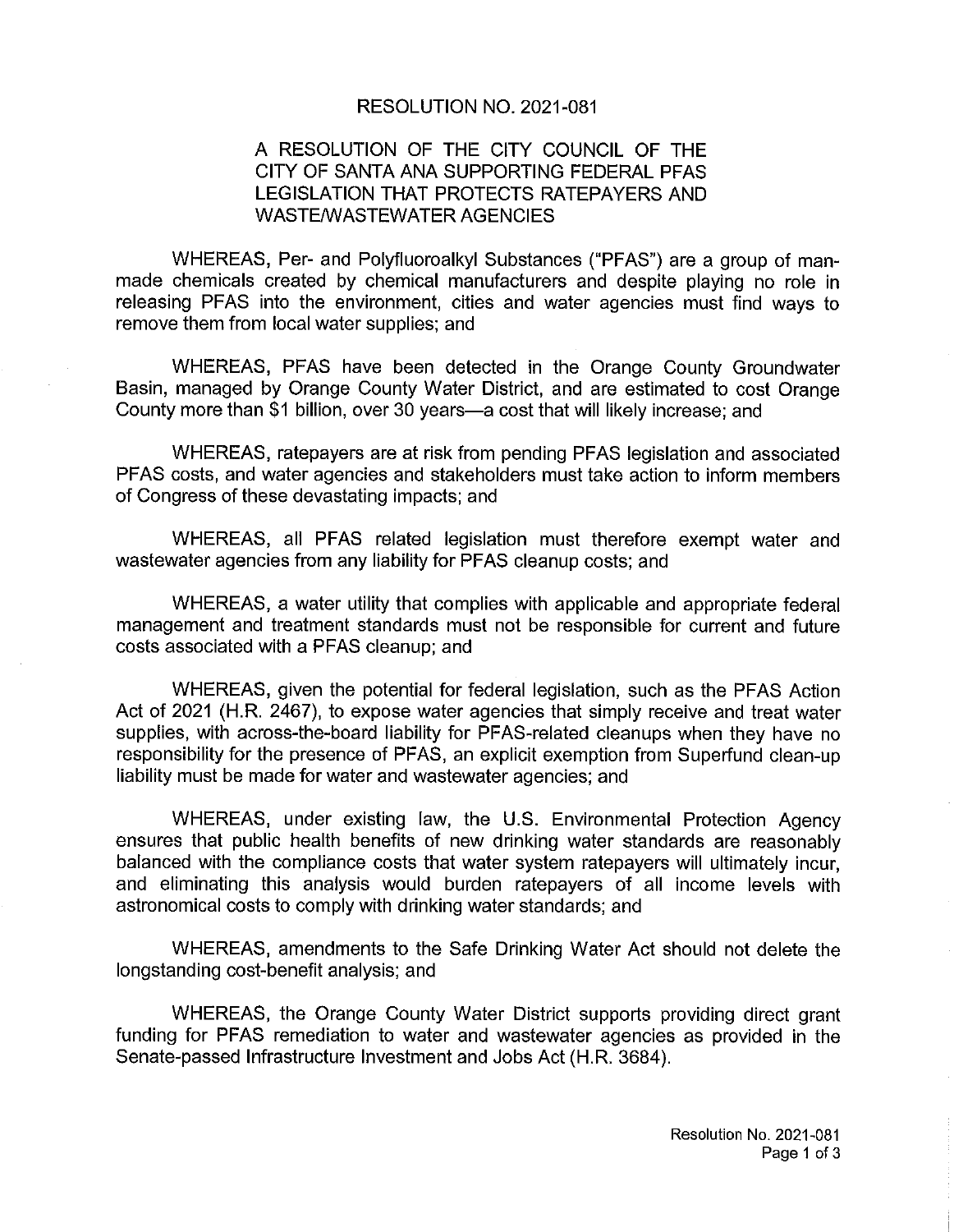NOW, THEREFORE, BE IT RESOLVED by the City Council of the City of Santa Ana as follows:

Section 1. The City Council of the City of Santa Ana hereby supports these federal PFAS policy principles to protect water/wastewater agencies and their ratepayers.

Section 2. The Orange County Congressional Delegation and California Senatorial Delegation are called upon to cast votes implementing these public policy positions.

Section 3. This Resolution shall take effect immediately upon its adoption by the City Council, and the Clerk of the Council shall attest to and certify the vote adopting this Resolution.

ADOPTED this 21<sup>st</sup> day of December, 2021.

Kuthalan

Vicente Sarmiento Mayor

APPROVED AS TO FORM: Sonia R. Carvalho, City Attorney

 $By: \n *John* M.$ 

Sr. Assistant City Attorney

| AYES:           | Councilmembers | Hernandez, Lopez, Mendoza, Penaloza,<br>Phan, Bacerra, Sarmiento (7) |
|-----------------|----------------|----------------------------------------------------------------------|
| NOES:           | Councilmembers | None $(0)$                                                           |
| <b>ABSTAIN:</b> | Councilmembers | None $(0)$                                                           |
| NOT PRESENT:    | Councilmembers | None $(0)$                                                           |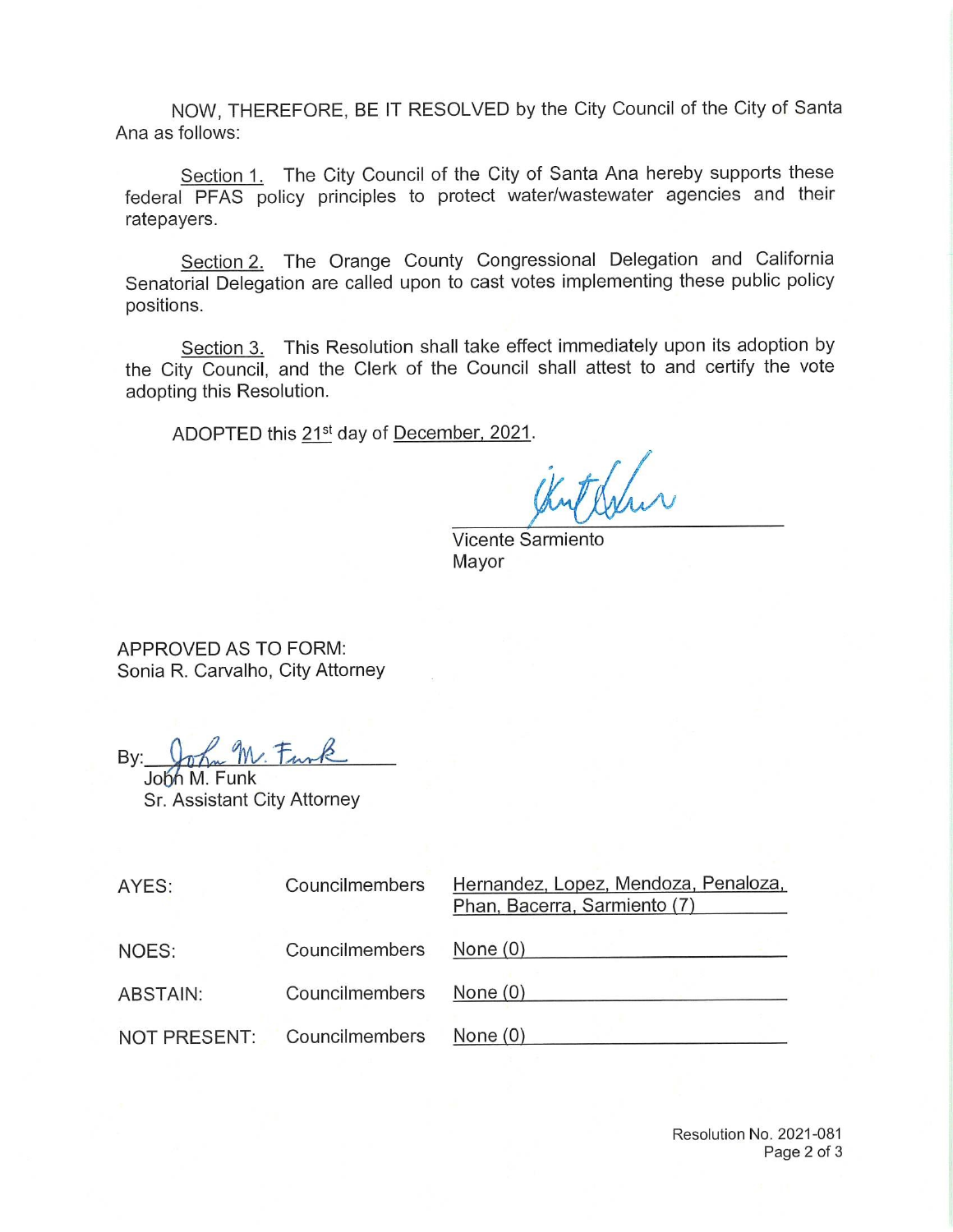### CERTIFICATION OF ATTESTATION AND ORIGINALITY

I, DAISY GOMEZ, Clerk of the Council, do hereby attest to and certify the attached Resolution No. <u>2021-081</u> to be the original resolution adopted by the City Council of the City of Santa Ana on December 21, 2021.

Date:  $|2-26-702|$ 

asser Dalva Daisy Gomez

Clerk of the Council City of Santa Ana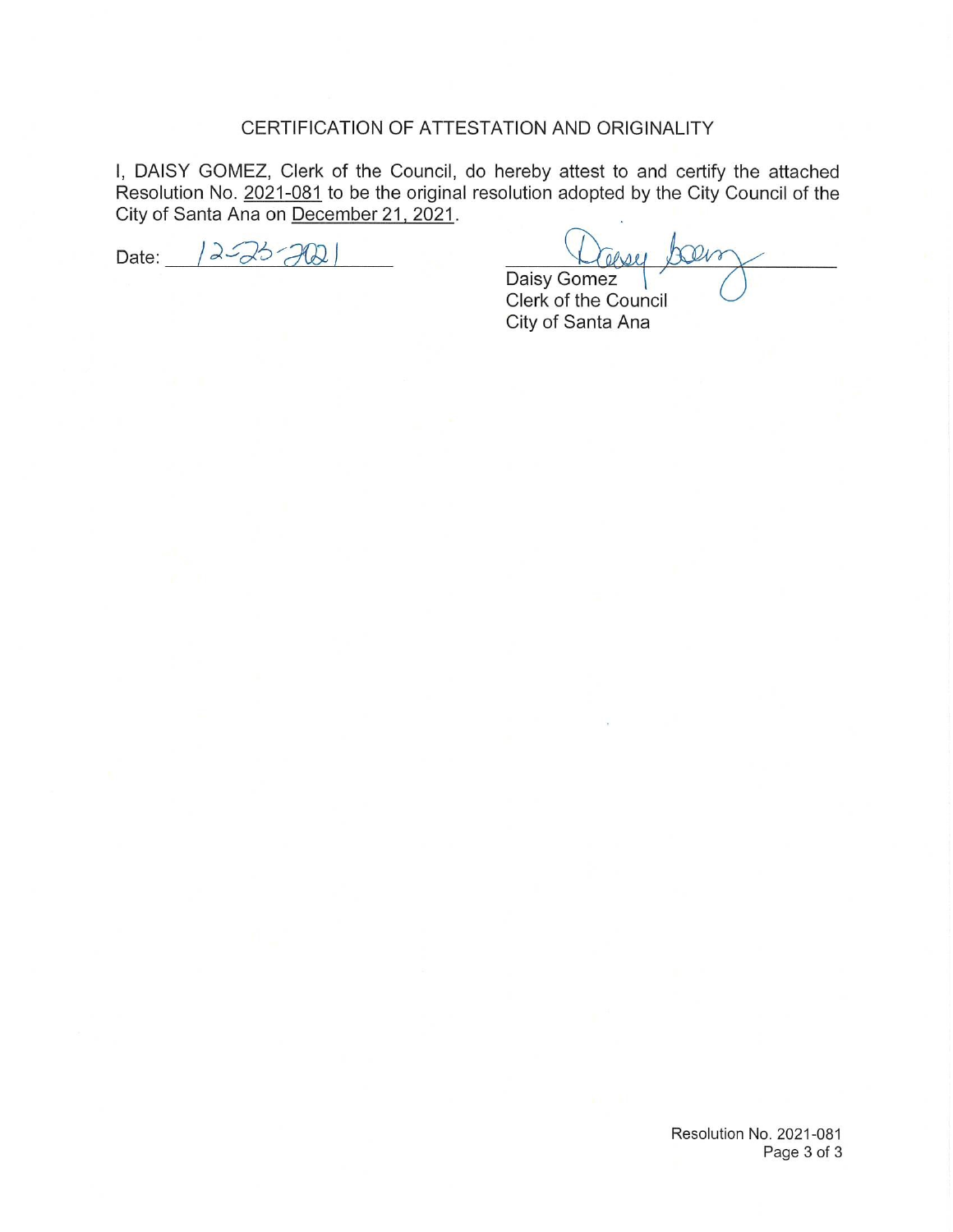

# **CITY OF SANTA ANA**

December 30, 2021 **Sent Via E-mail**

The Honorable Congressman Correa The Honorable Congresswoman Kim Washington, D.C. 20515 Washington, D.C. 20515

The Honorable Congressman Lowenthal The Honorable Congresswoman Porter 108 Cannon House Office Building 1117 Longworth House Office Building Washington, D.C. 20515 Washington, D.C. 20515 (email: [Shane.Trimmer@mail.house.gov\)](mailto:Shane.Trimmer@mail.house.gov) (email: [Jacob.Marx@mail.house.gov\)](mailto:Jacob.Marx@mail.house.gov)

The Honorable Congresswoman Steel 1113 Longworth House Office Building Washington, D.C. 20515 (email: [Jonathan.Kuperman@mail.house.gov](mailto:Jonathan.Kuperman@mail.house.gov)

2301 Rayburn House Office Building 1306 Longworth House Office Building (email: [Ngoc.Nguyen@mail.house.gov\)](mailto:Ngoc.Nguyen@mail.house.gov) (email: [Colin.Timmerman@mail.house.gov\)](mailto:Colin.Timmerman@mail.house.gov)

Dear Representatives Correa, Kim, Lowenthal, Porter, and Steel:

Orange County is a national leader in water recycling with the Groundwater Replenishment System, stormwater capture behind Prado Dam and most recently regarding extraction of PFAS from our drinking water. These landmark projects are environmentally superior and have saved Orange County ratepayers billions of dollars from not purchasing expensive, imported water.

It has come to our attention that the House passed federal legislation, PFAS Action Act of 2021 (H.R. 2467), would result, if enacted, in exposing the Orange County Water District (OCWD) to CERCLA's liability standard as OCWD works to remove PFAS from drinking water. OCWD has no responsibility for the presence of PFAS and the concept of imposing CERCLA liability on water districts runs contrary to the "polluter pays" public policy. We respectfully request that you work in support of OCWD's efforts in garnering an exemption from CERCLA liability for water and wastewater agencies as they properly remove PFAS from drinking water as Congress continues to consider legislative responses to protect our drinking water supplies.

Additionally, under current law (Safe Drinking Water Act), the USEPA ensures that public health benefits of new drinking water standards are balanced with the compliance costs that water system

CITY MANAGER Kristine Ridge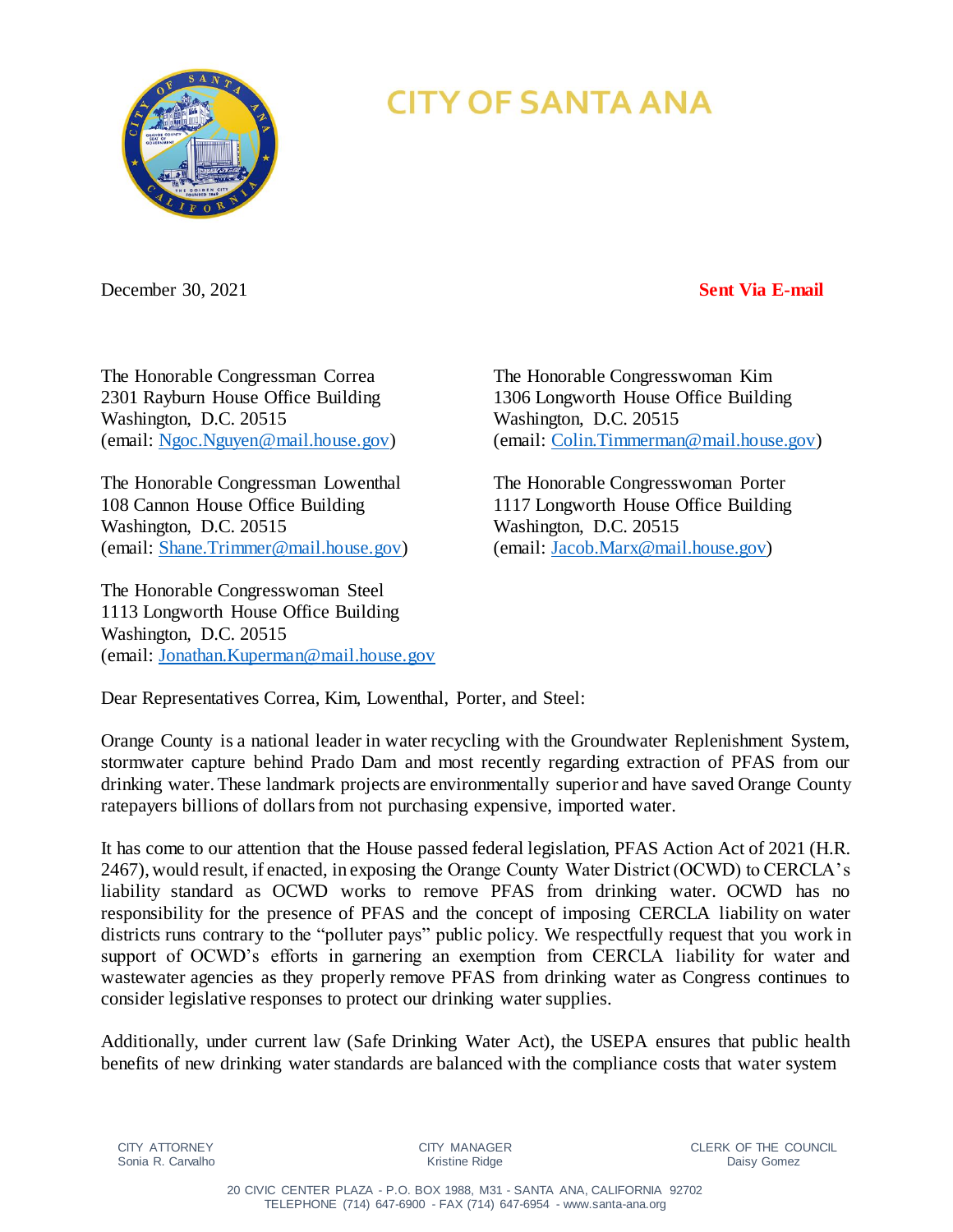Page 2 Letter to Representatives Correa, Kim, Lowenthal, Porter, and Steel December 30, 2021

ratepayers will ultimately incur. When setting drinking water standards for PFOA and PFOS, we advocate for the USEPA to use this longstanding methodology.

Sincerely,

Vicente Sarmiento Nelida Mendoza ()

Wida

Mayor Councilmember, OCWD Board Member

C: Steve Sheldon, Board President [\(ssheldon@ocwd.com](mailto:ssheldon@ocwd.com))

CITY MANAGER Kristine Ridge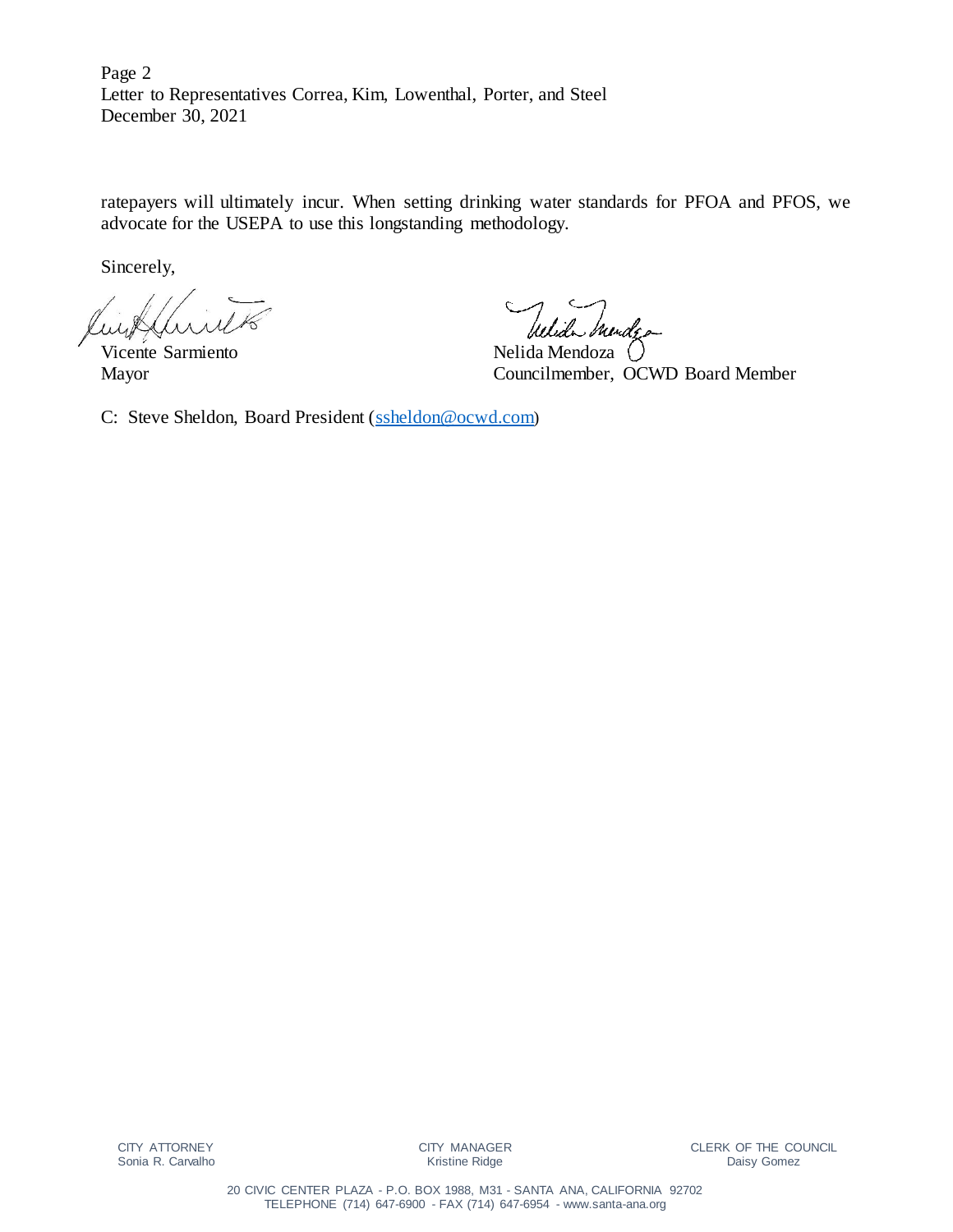

# **CITY OF SANTA ANA**

December 30, 2021 **Sent Via E-mail**

The Honorable Senator Dianne Feinstein The Honorable Senator Alex Padilla United States Senate United States Senate 331 Hart Senate Office Building 112 Hart Senate Office Building Washington, D.C. 20510 Washington, D.C. 20510

Dear Senator Feinstein and Senator Padilla:

PFAS are a group of man-made chemicals created by chemical manufacturers and despite playing no role in releasing PFAS into the environment, cities and water agencies must find ways to remove them from local water supplies, find alternative water supply, and conduct expensive monitoring. PFAS have been detected in the Orange County Groundwater Basin, managed by Orange County Water District (OCWD), and are estimated to cost Orange County communities more than \$1 billion, over 30 years—a cost that could increase. Complicating this cleanup burden, ratepayers are at additional risk from pending PFAS legislation that would effectively abandon the "polluter pays" principle and create a new separate drinking water standard setting process for PFAS chemicals.

We ask as you consider legislation to address PFAS and other contaminants of emerging concern, that you ensure such legislation provides an explicit exemption from liability for water and wastewater agencies related to PFAS cleanup costs. A water utility that complies with applicable and appropriate federal management and treatment standards must not be responsible for current and future costs associated with a PFAS cleanup. We are especially concerned that the House has approved the PFAS Action Act of 2021 (H.R. 2467). This bill creates liability for water agencies that simply receive and treat water supplies with across-the-board CERCLA liability for PFASrelated cleanups. This pending legislation provides an exemption for the nations' airports, and it is vital that you secure an exemption to also include water and wastewater agencies. Water agencies have no responsibility for the presence of PFAS and the concept of imposing CERCLA liability is bad public policy.

Also, under existing law (Safe Drinking Water Act), the USEPA ensures that public health benefits of new drinking water standards are reasonably balanced with the compliance costs. We advocate for the USEPA to use this current methodology when setting drinking water standards for PFOA and PFOS. This is a longstanding method that has been used and its elimination would burden ratepayers of all income levels with higher costs.

CITY ATTORNEY Sonia R. Carvalho CITY MANAGER Kristine Ridge